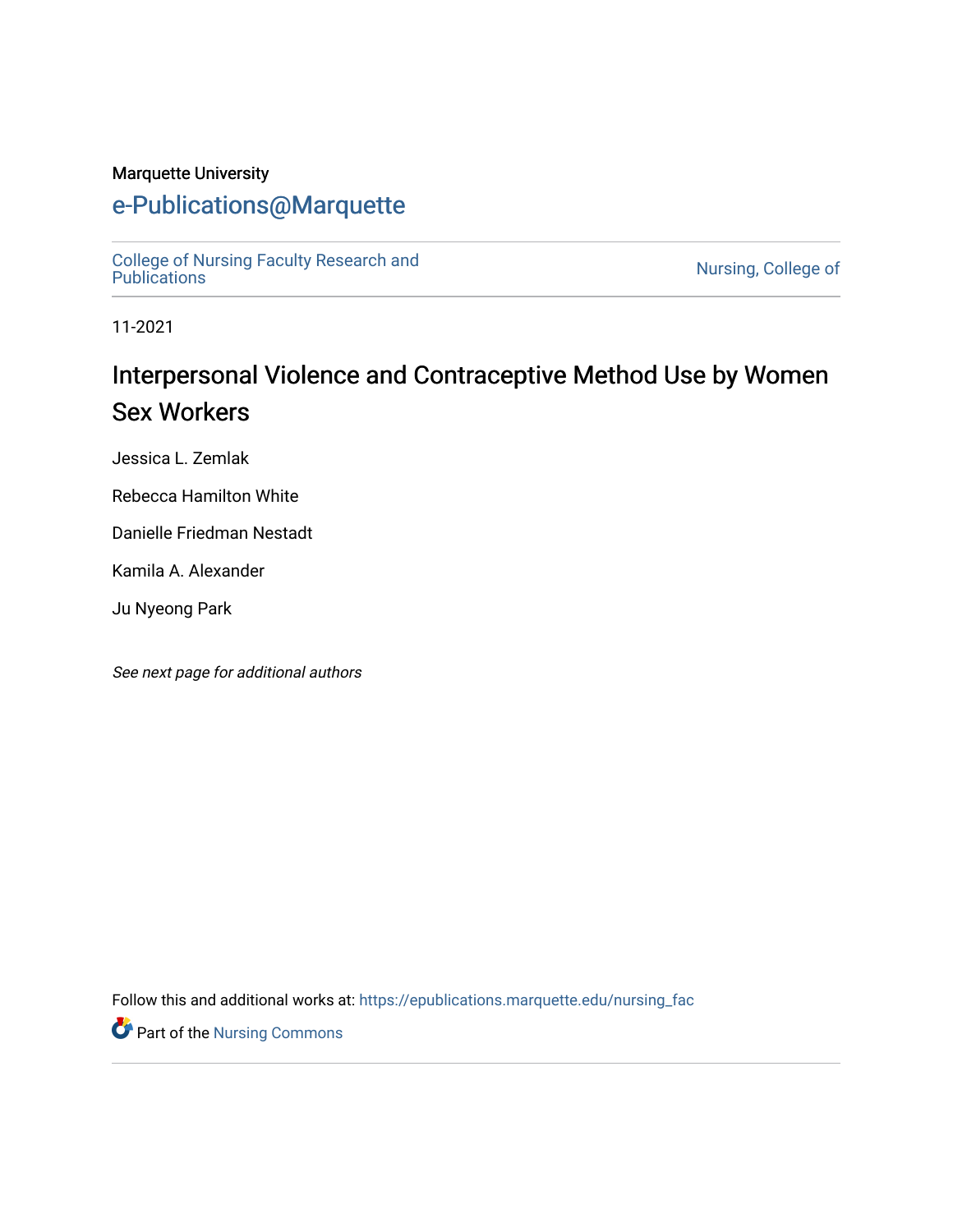#### Authors

Jessica L. Zemlak, Rebecca Hamilton White, Danielle Friedman Nestadt, Kamila A. Alexander, Ju Nyeong Park, and Susan G. Sherman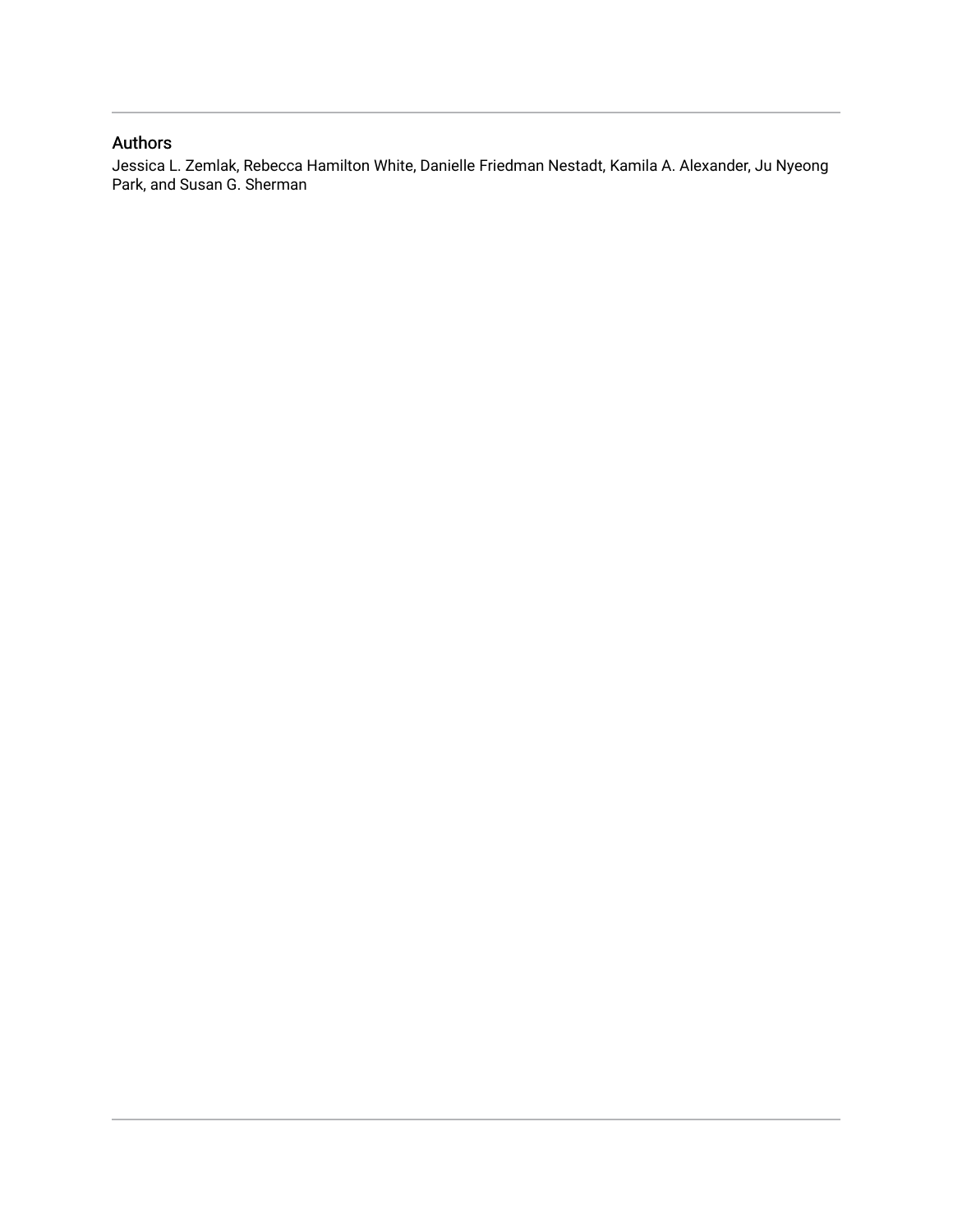**Marquette University**

## **e-Publications@Marquette**

## *Nursing Faculty Research and Publications/College of Nursing*

*This paper is NOT THE PUBLISHED VERSION***.**  Access the published version via the link in the citation below.

*Women's Health Issues*, Vol. 31, No. 6 (November/December 2021): 516-522. [DOI.](https://doi.org/10.1016/j.whi.2021.08.001) This article is © Elsevier and permission has been granted for this version to appear in [e-Publications@Marquette.](http://epublications.marquette.edu/) Elsevier does not grant permission for this article to be further copied/distributed or hosted elsewhere without the express permission from Elsevier.

# Interpersonal Violence and Contraceptive Method Use by Women Sex Workers

Jessica L. Zemlak Marquette University College of Nursing, Milwaukee, Wisconsin Rebecca Hamilton White Department of Health, Behavior and Society, Johns Hopkins Bloomberg School of Public Health, Baltimore, Maryland Danielle Friedman Nestadt Department of Health, Behavior and Society, Johns Hopkins Bloomberg School of Public Health, Baltimore, Maryland Kamila A. Alexander Johns Hopkins University School of Nursing, Baltimore, Maryland Ju Nyeong Park Department of Health, Behavior and Society, Johns Hopkins Bloomberg School of Public Health, Baltimore, Maryland Susan G. Sherman Department of Health, Behavior and Society, Johns Hopkins Bloomberg School of Public Health, Baltimore, Maryland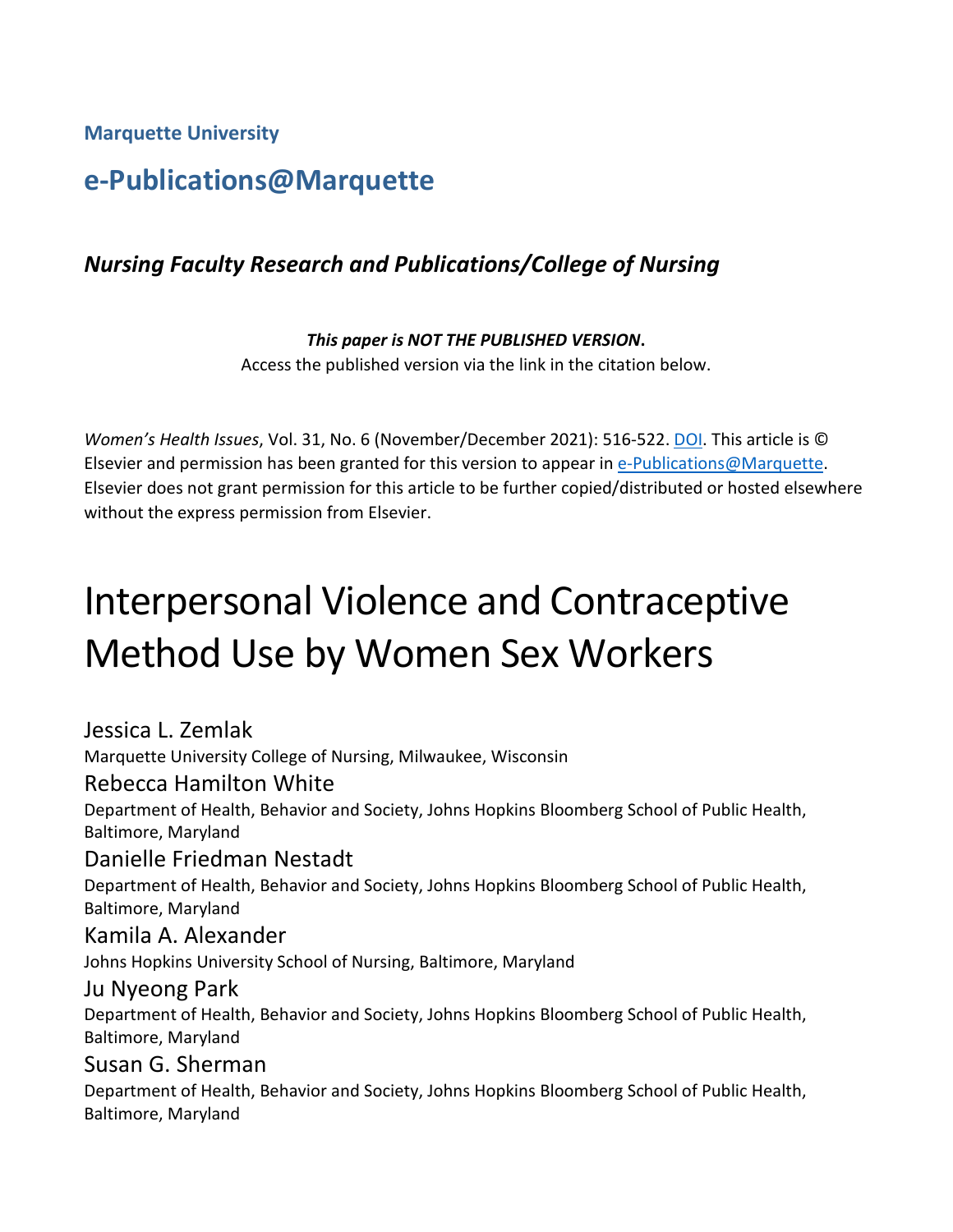## Abstract

#### Objective

More than one-half of women sex workers (sex workers) in the United States experience interpersonal violence, defined as physical or sexual violence, by sexual partners, including clients or intimate partners. Women experiencing interpersonal violence by intimate partners often choose hidden, woman-

controlled contraception (e.g., intrauterine devices, pills, or sterilization) because fear of violence can impede condom negotiation. Yet, little is known about how interpersonal violence relates to contraception among sex workers who may have different sexual partner perpetrators (clients and intimate partners). The purpose of this study was to examine associations between interpersonal violence perpetrated by clients or intimate partners and contraceptive use.

#### Study Design

Data are from an observational, prospective cohort of sex workers, aged 18 to 49 in Baltimore, Maryland (*N* = 218). Bivariate and multivariable logistic regression were used to assess associations between lifetime interpersonal violence and past 3-month contraceptive use. The outcome was any woman-controlled contraceptive use versus partner-controlled or no contraception.

#### Results

Nearly all sex workers (96.5%) reported contraceptive use, with most using male condoms (69%), nearly one-half using woman-controlled methods (43%), and 25% using dual methods (e.g., condoms and a woman-controlled method). Lifetime experiences of interpersonal violence by clients (58%) and intimate partners (52%) were prevalent. Sex workers who experienced interpersonal violence by intimate partners had over twice the odds of woman-controlled contraceptive use (adjusted odds ratio, 2.48; 95% confidence interval, 1.36–4.54).

#### Conclusions

Findings highlight the importance of relationship context in the associations between interpersonal violence and use of woman-controlled contraceptive methods among sex workers, because only violence experiences by intimate partners were associated with increased odds of woman-controlled contraceptive method use.

Women sex workers (sex workers), who exchange sex for money, drugs, or goods, are often marginalized women who experience stigma related to sex work and structural vulnerabilities. (We use the term "women sex workers" to describe people who were assigned female sex at birth and whose current gender identity is woman and who sell or exchange sex for food, drugs, money, or shelter. This population is also often referred to in the literature as "cisgender female sex workers.") These experiences create risk for health outcomes such as unintended pregnancy (Schwartz & Baral, 2015). Marginalization and vulnerabilities related to poverty, violence, and the illicit status of sex work may increase risk for experiencing unintended pregnancy through reduced access to reproductive health care services needed to obtain most woman-

controlled contraceptive methods (i.e., intrauterine devices, implants, injections, hormonal methods) (Duff et al., 2018; Park et al., 2019). Woman-controlled contraception allows women to discreetly and safely manage their fertility without dependence on the male partner's compliance of use with each coital act. Previous studies among sex workers have identified low uptake of highly effective woman-controlled contraception. Instead, sex workers most commonly rely on male condoms for pregnancy prevention (Decker et al., 2013; Dulli, Field, Masaba, & Ndiritu, 2019; Martin et al., 2015; Moore et al., 2012).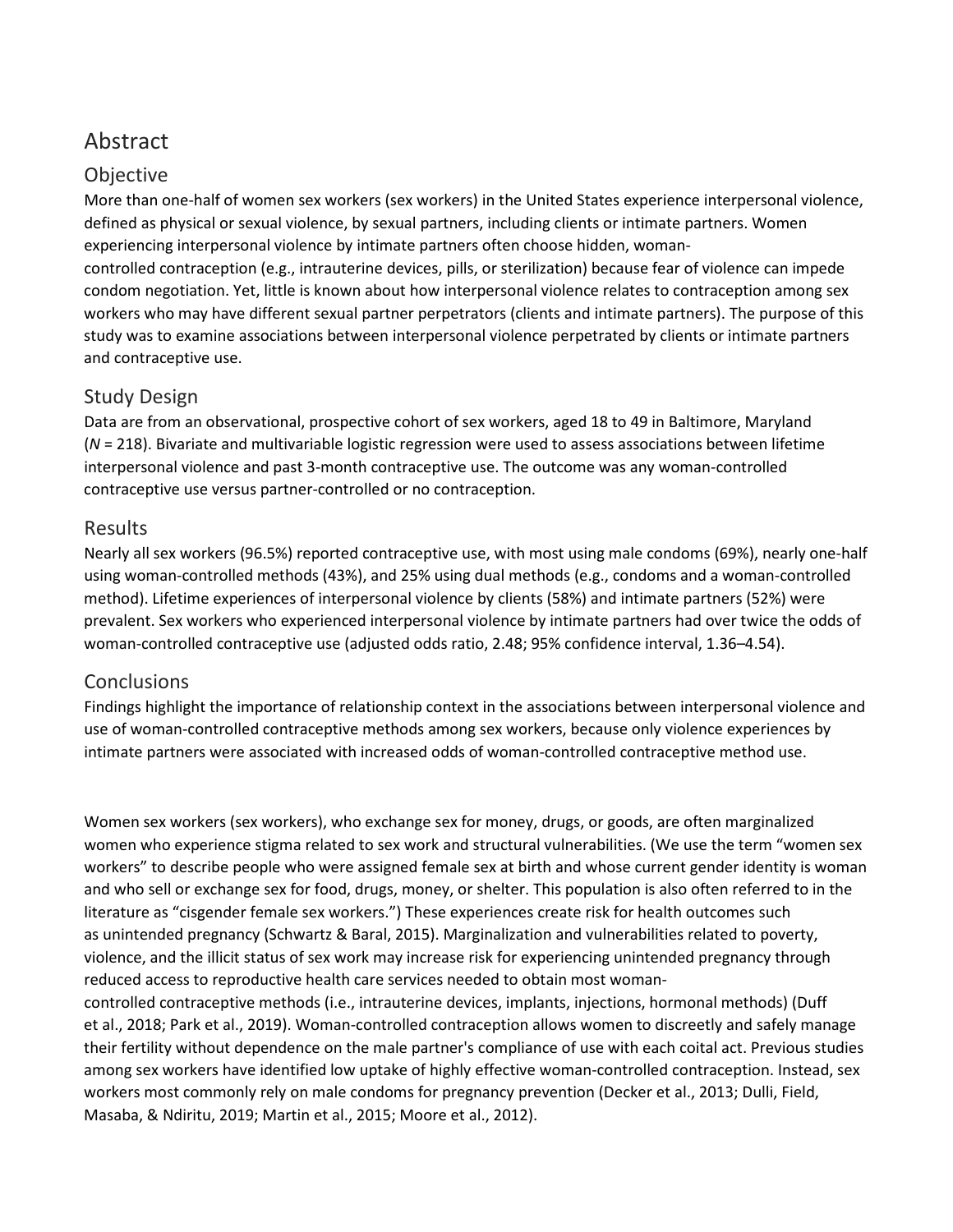Reliance on male partner-controlled condoms introduces significant risk for pregnancy among a predominately reproductive-aged population of sex workers (Duff et al., 2015). Condoms prevent pregnancy 82% of the time with typical use; failure rates increase with inconsistent or incorrect use. Condoms require correct, consistent use by a male partner with each coital act. It might be difficult for sex workers to negotiate the use of these methods safely with each coital act with violent partners, which increases the risk of failure of these methods to prevent pregnancy related to inconsistent use. In contrast, woman-controlled contraceptive methods prevent pregnancy 91.0% to 99.8% of the time with typical use and are coital independent and discreet (Hatcher et al., 2018). These methods allow women to safely control their fertility without reliance on male partner's knowledge or participation. Owing to the nature of sex work, sex workers often engage in sex with different partners at high frequency. Complex interpersonal dynamics and violent experiences with partners such as clients (who pay for sex with money, goods, or drugs) and intimate partners (e.g., boyfriends or husbands who do not pay for sex) compound the risk of contraceptive failure while using partner-controlled methods (Decker et al., 2020; Duff et al., 2015; Stockman, Hayashi, & Campbell, 2015). Interpersonal violence experiences in the form of physical or sexual violence are commonplace among this population and threaten women's ability to use partner-controlled contraception while simultaneously preserving their physical safety (Decker et al., 2020).

Interpersonal violence is a public health issue. Thirty percent of women in the United States report experiencing violence perpetrated by an intimate partner in their lifetimes (Smith et al., 2018). For women experiencing interpersonal violence, threats to physical safety may make it dangerous to request partners use condoms (Thaller & Messing, 2014). In the context of sexual violence, such as forced or pressured sex, women are typically unable to ensure use of male partner-controlled contraception (Thaller & Messing, 2014). In response to limited fertility autonomy, women who experience interpersonal violence by an intimate partner will often use covert, woman-controlled contraceptive methods to prevent pregnancy (Heck et al., 2018; McCloskey, Doran, & Gerber, 2017). The relationship between sex worker experiences of interpersonal violence by different partner perpetrators and contraceptive method use is not well-established in the existing literature. An improved understanding of how these associations differ by perpetrator type could assist in improved contraceptive counseling and interpersonal violence interventions by clinicians providing reproductive health care to sex workers.

The public health issue of interpersonal violence is amplified among the 65% of street-based sex workers globally who report lifetime experiences of interpersonal violence by clients or intimate partners (Deering et al., 2014). Sex workers experience high rates of interpersonal violence by clients and intimate partners, yet little is known about how these experiences relate to contraceptive method use among this population. This study aims to examine the relationship between lifetime experiences of interpersonal violence and contraceptive method use among sex workers. We hypothesize that women who experience interpersonal violence by intimate partners or clients are more likely to use woman-controlled contraceptive methods (vs. only partner-controlled methods or no contraception.)

## Methods

#### Study Design and Setting

This study uses baseline data from the SAPPHIRE study. The study took place in Baltimore City, Maryland, and recruited women sex workers between April 2016 and February 2017. Eligible participants were women who (1) were ages 15 years or older; (2) sold or traded oral, vaginal, or anal sex "for money or things like food, drugs or favors"; (3) picked up clients on the street or at public places three or more times in the past 3 months; and (4) were willing to undergo HIV and sexually transmitted infection testing. All women included in our analytic sample had vaginal intercourse with a client and/or intimate partner in the previous 3 months. Targeted sampling was used to recruit participants from 14 geographic zones (Allen et al., 2018). Trained study staff used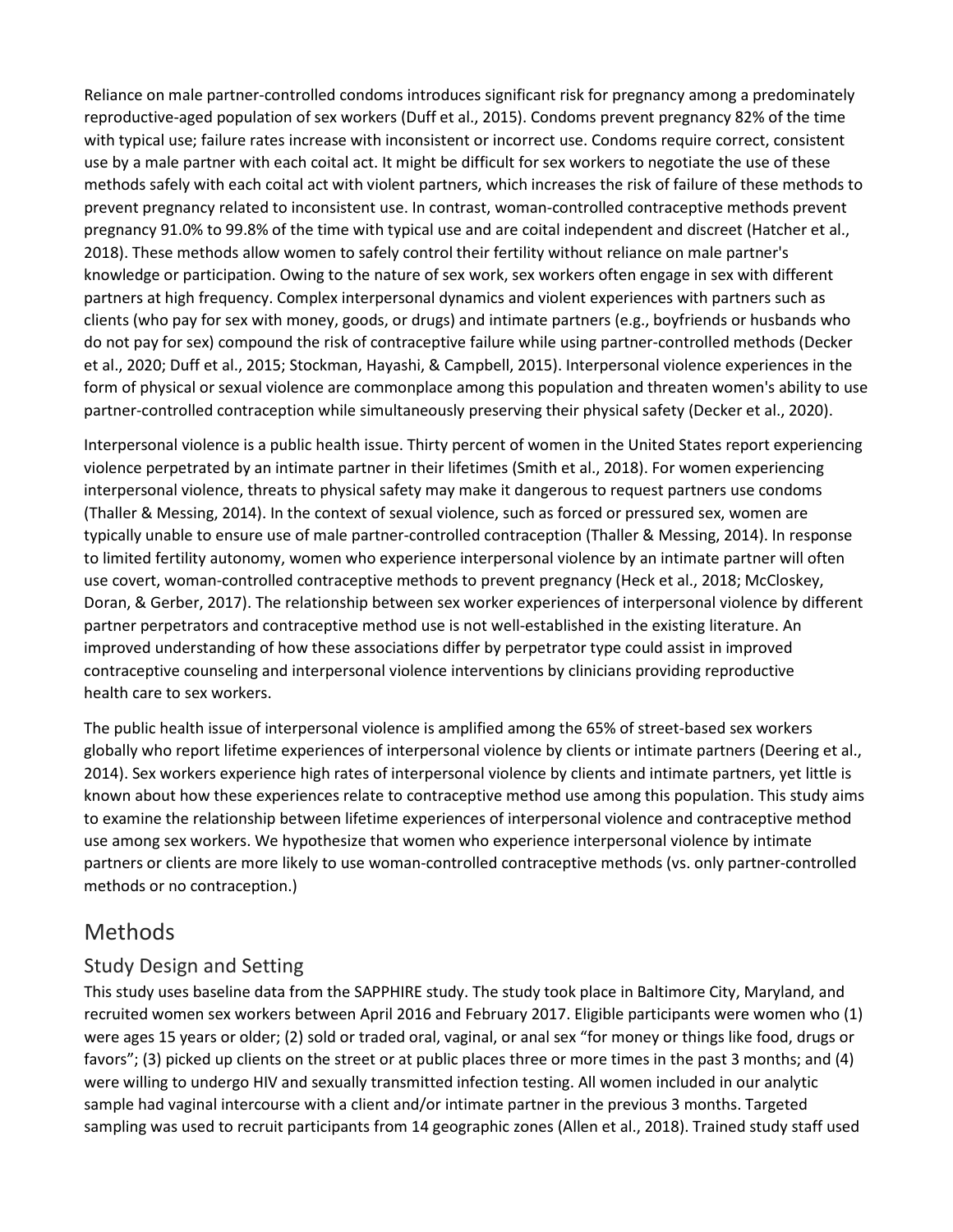a mobile van to recruit women on the street in the zones that were identified as having a high sex work activity. After participants provided written informed consent, they reported responses via a 50-minute interviewer administered computer assisted interviewing survey. All participants received a prepaid \$70 VISA gift card after completing the baseline visit and, if requested, were given referrals to the health department and local services. All procedures were approved by the Johns Hopkins Bloomberg School of Public Health Institutional Review Board.

#### Measures

#### Outcome Measurement

#### Contraception

As a part of the baseline survey, women were asked to report all methods used to avoid pregnancy within the previous three months. Participants selected all that apply, including condoms (male), condoms (female), the pill, Ortho-Evra Patch (Patch) or NuvaRing (Ring), implant (Norplant, Implanon), injection (Depo-Provera), intrauterine device, tubal ligation or other female sterilization, emergency contraception (Plan B, Preventeza, or morning after pill), none, or other method. The study outcome was use of any woman-controlled contraceptive versus only partner-controlled methods or no contraception (reference group). We defined woman-controlled contraception as methods women could use autonomously or covertly without their partner's knowledge or consent, and this category included pills, Plan B, intrauterine device, patch, ring, implant, injection, sterilization, and female condoms. If a participant reported dual method use (i.e., male condoms and birth control pills), we reported the woman-controlled method as the outcome. We initially explored a threecategory outcome for our analysis (none, partner-controlled, woman-controlled) and found the none and partner-controlled outcome groups were similar to each other with regard to age, number of births, having an intimate partner in the previous 3 months, and lifetime experiences of interpersonal violence by clients or intimate partners. Therefore, to optimize the statistical power of this study, we chose to use a dichotomous study outcome.

#### Independent Variable Measurement

#### Violence

We measured lifetime experiences of interpersonal violence, defined as experiencing either physical or sexual violence, using an adapted version of the Revised Conflict Tactics Scale (Straus Hambly & Boney-McCoy, 1996) that has been previously used with this population (Decker et al., 2020). Contraceptive decision-making and use is an iterative process that occurs across a woman's life course; therefore, we felt that inclusion of lifetime interpersonal violence measures was important to understanding contraceptive use (Downey, Arteaga, Villaseñor, & Gomez, 2017). Four questions for each partner type inquired about women's lifetime experiences of violence perpetrated by clients or intimate partners, respectively. Physical violence was measured by asking whether they had been hit, punched, slapped, threatened with a weapon, or otherwise physically hurt with or without a weapon by clients or intimate partners. Sexual violence was defined as being pressured or forced to have vaginal or anal sex when they did not want to (Decker et al., 2020). Women who answered yes to any of the four questions related to violence were considered to have experienced interpersonal violence by that partner type. Two binary violence exposure variables were created—one for clients and the other for intimate partners—to indicate whether women had ever experienced interpersonal violence (physical or sexual) by that type of perpetrator (Decker et al., 2014; Peitzmeier et al., 2019).

#### Variables of Interest

We considered variables known to have a close relationship with the study outcome including age (≥35 or <35 years), number of live births (continuous), participant's indication she has a usual health care provider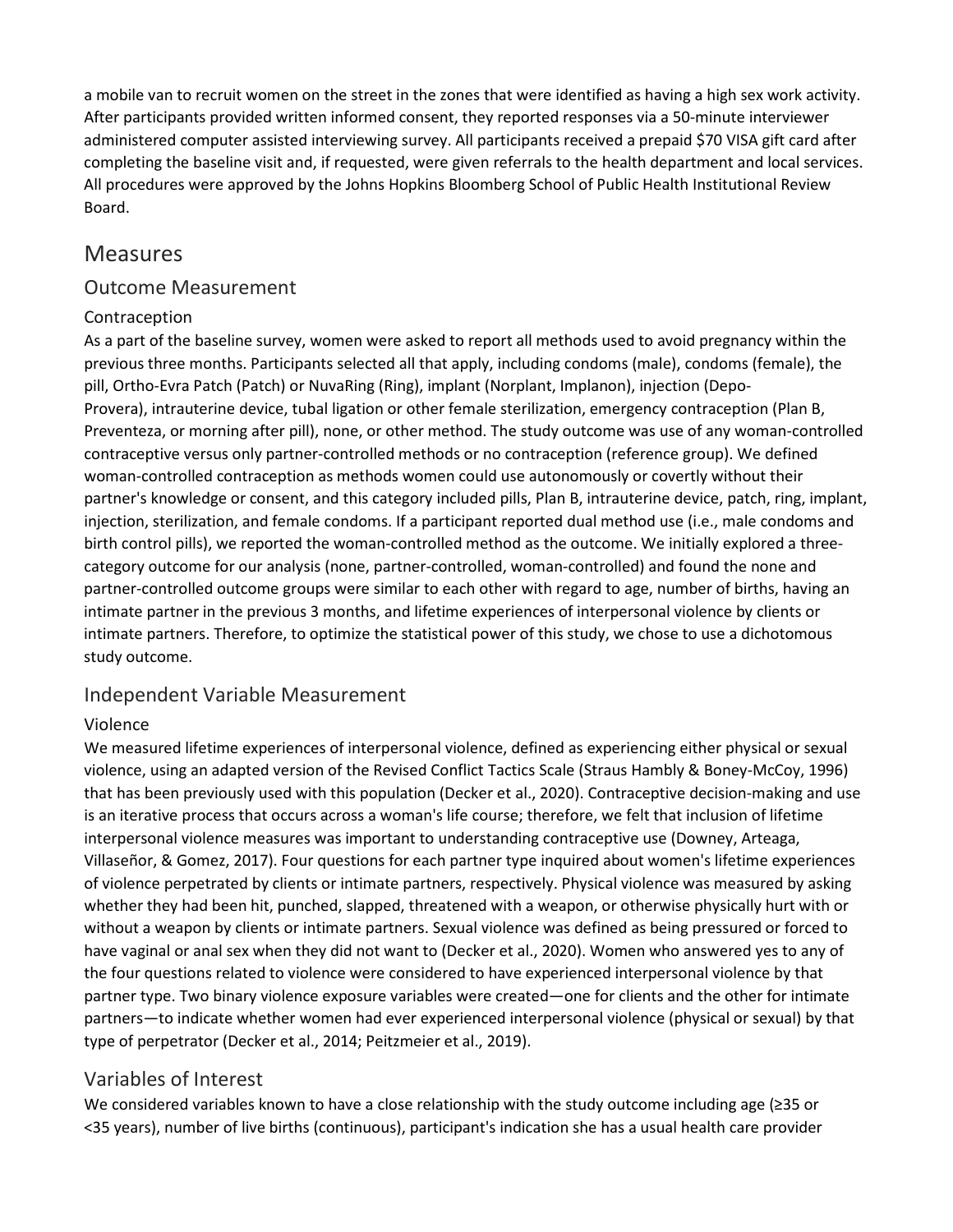(binary), and having an intimate partner in the previous 3 months (binary). As women age or have more children, they are more likely to use a woman-controlled method (Aztlan-James, McLemore, & Taylor, 2017). Because most woman-controlled methods require access to a health care provider, we included this factor as a potential confounder around contraceptive method use (Aztlan-James et al., 2017; Morse, Ramesh, & Jackson, 2017; Schwartz & Baral, 2015). Sex workers with intimate partners versus those with only clients are more likely to used woman-controlled methods; therefore, we included having one or more intimate partners in the previous three months as another potential confounder in our model (Martin et al., 2015).

#### Statistical Analysis

The overall study cohort included 250 sex workers; however, owing this study's focus on contraception, the analytic sample consisted of women with a contraceptive need at the time of the baseline survey (*n* = 218). Having a contraceptive need was defined as being of reproductive age (18–49 years) and not currently pregnant. All of the women included in this analysis had vaginal sex with either a client or intimate partner in the previous 3 months. We excluded 23 women who were 50 or older and 4 pregnant women. Five women were excluded because they did not answer the question regarding contraceptive method use. We conducted descriptive analyses using  $\chi^2$  tests comparing women who used woman-controlled and partner-controlled (male condoms) or no contraception. We then conducted bivariate logistic regression between each factor of interest and the use of any woman-controlled contraception compared to partner-controlled (male condoms) or no contraception. All variables significant at a *p* value of .05 or less in the bivariate analysis were included in the final multivariable model. We assessed for collinearity in our model with variance inflation factor testing. The results are shown as odds ratios (ORs) with 95% confidence intervals (CIs). All analyses were conducted in Stata/SE 15.1 (College Station, Texas).

#### Results

The baseline characteristics of the analytic sample (*n* = 218) are included in Table 1, where they are stratified by woman-controlled versus partner-controlled (male condoms) or no contraceptive method use. The mean participant age was 33.8  $\pm$  7.2 years. The majority of the sample was White (68%), had at least one intimate partner in the previous 3 months (65%), and had less than a high school education (53%). Most of the sample had health insurance (80%), nearly one-half had a usual primary care provider (45%), and one-half (49.5%) reported at least one emergency department visit in the previous 3 months. Reproductive health concerns accounted for 8% of emergency department visits. Women experienced multiple structural vulnerabilities that did not vary significantly by contraceptive method type used, including homelessness in the previous 3 months (65%), food insecurity more than once per week (56%), and having people who depend on them financially (37%). Most women reported at least one live birth (85%) and more than one-third report having had at least one abortion (36%). More than one-half of the sample was engaged in street-based sex work for more than 5 years (52%) and had more than 30 clients in the previous 3 months (59%). Daily heroin or cocaine use was highly prevalent in the sample (83%). Sex workers who used woman-controlled contraception were more likely to be 35 years old or older versus younger than 35 (53% vs. 37%), have a usual primary care provider versus no usual primary care provider (55% vs. 37%), and have lifetime experiences of violence by intimate partners versus no lifetime experiences of violence by intimate partners (62% vs. 44%). Contraceptive method use did not vary by relationship status (having an intimate partner or not) in the previous 3 months (47% vs. 42%).

|                   | Total             | <b>Woman-Controlled</b>  | <b>Partner-Controlled</b>            | p Value |  |  |
|-------------------|-------------------|--------------------------|--------------------------------------|---------|--|--|
|                   | $(n = 218)$ , No. | Method ( $n = 99$ ), No. | <b>Method or None</b>                |         |  |  |
|                   | $(Col %)^*$       | $(Row %)^{\dagger}$      | $(n = 119)$ No. (Row %) <sup>+</sup> |         |  |  |
| Sociodemographics |                   |                          |                                      |         |  |  |

Table 1. Demographic Characteristics of Sex Workers With Contraceptive Need (*N* = 218)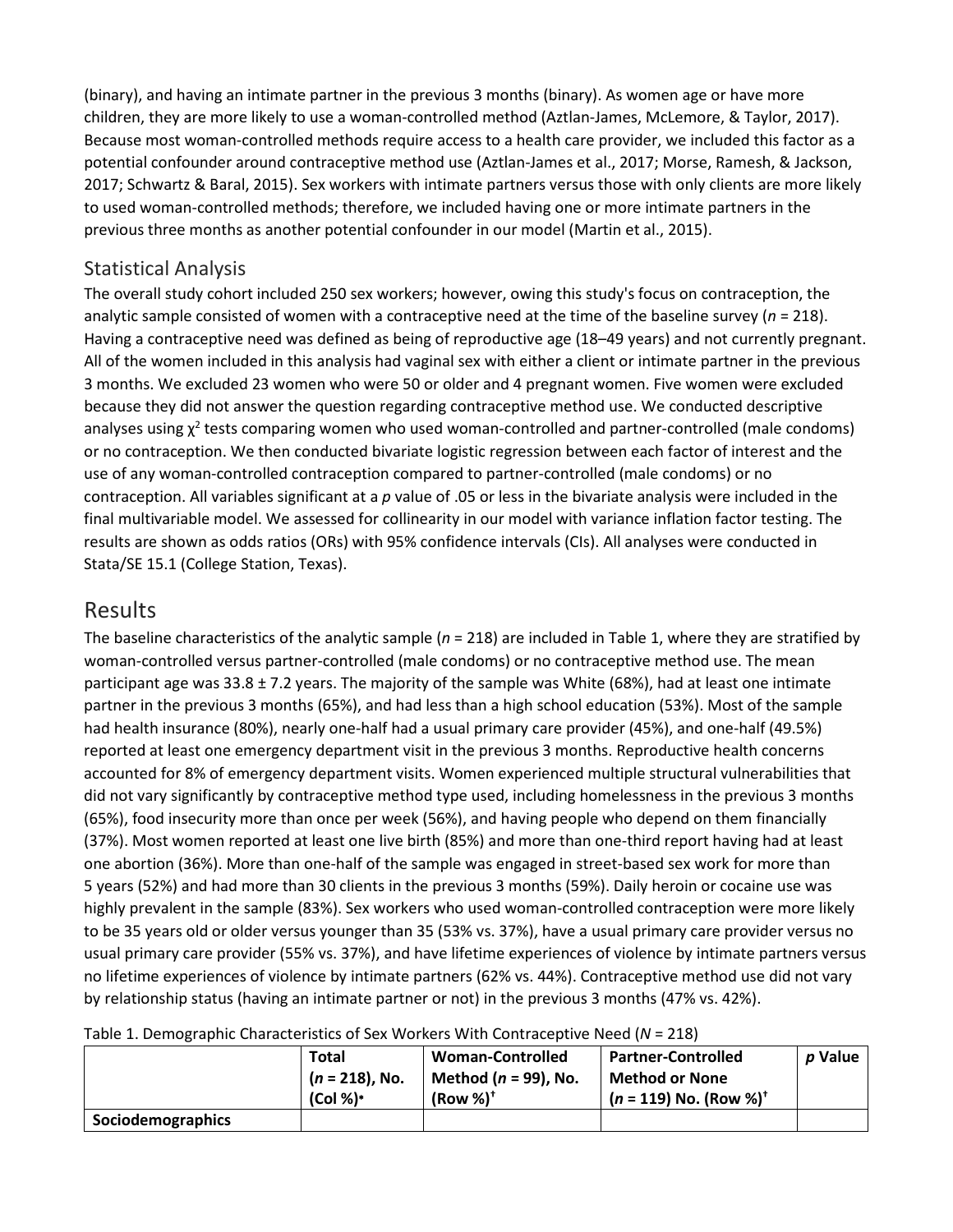| Age $\geq$ 35                   | 97 (44.5%)  | 53 (53%)   | 44 (37%)     | $.014*$           |
|---------------------------------|-------------|------------|--------------|-------------------|
| Race/ethnicity                  |             |            |              | .23               |
| Non-Hispanic White              | 149 (68%)   | 71 (71%)   | 78 (65%)     | .256              |
| Non-Hispanic Black              | 43 (19%)    | 17 (17%)   | 26 (22%)     |                   |
| Hispanic/other                  | 18 (13%)    | 10 (10%)   | 15 (12.9%)   |                   |
| Did not graduate high           | 116 (53%)   | 53 (53%)   | 63 (53%)     | .93               |
| school                          |             |            |              |                   |
| Relationship status             |             |            |              |                   |
| Intimate partner(s) in          | 145 (65%)   | 67 (47%)   | 75 (53%)     | .473              |
| previous 3 months               |             |            |              |                   |
| <b>Health</b>                   |             |            |              |                   |
| Has usual doctor                | 98 (45%)    | 54 (54.5%) | 44 (37%)     | $.019^{*}$        |
| Has health insurance            | 174 (80%)   | 84 (85%)   | 90 (75%)     | .189              |
| No. of live births, mean (SD)   | 2.5(1.80)   | 2.96(1.72) | 2.17(1.79)   | .007 <sup>†</sup> |
| No. of abortions, mean (SD)     | 0.61(1.1)   | 0.69(1)    | 0.54(1.13)   | .258              |
| ED visit in previous            | 108 (49.5%) | 54 (54%)   | 69 (53%)     | .80               |
| 3 months                        |             |            |              |                   |
| Sex work history                |             |            |              |                   |
| Age first sold sex, mean        | 23.6(7.6)   | 25.48(7.1) | 22.88 (7.91) | .079              |
| (SD)                            |             |            |              |                   |
| >5 years in street-based sex    | 113 (51.8%) | 51 (52%)   | 57 (48%)     | .931              |
| work                            |             |            |              |                   |
| >30 clients, past 3 months      | 127 (59%)   | 51 (52%)   | 76 (64%)     | .066              |
| <b>Structural vulnerability</b> |             |            |              |                   |
| People depend on you            | 81 (37%)    | 36 (36%)   | 45 (37.8%)   | .825              |
| financially                     |             |            |              |                   |
| Food insecurity more than       | 122 (55.9%) | 55 (55.6%) | 67 (56%)     | .912              |
| once per week                   |             |            |              |                   |
| Homeless in past 3 months       | 141 (64.6%) | 61 (61.6%) | 80 (67.2%)   | .606              |
| <b>Experiences of violence</b>  |             |            |              |                   |
| Intimate partner, physical      | 112 (52%)   | 61 (62%)   | 51 (44%)     | .008 <sup>‡</sup> |
| or sexual (lifetime)            |             |            |              |                   |
| Physical                        | 103 (48%)   | 58 (59%)   | 45 (38%)     | $.003*$           |
| Sexual                          | 35 (16%)    | 18 (18%)   | 17 (14.7%)   | .464              |
| Condom coercion (refused        | 64 (30%)    | 26 (26.8%) | 38 (32.8%)   | .345              |
| or removed condom)              |             |            |              |                   |
| Client, physical or sexual      | 127 (58%)   | 55 (55%)   | 72 (61%)     | .416              |
| (lifetime)                      |             |            |              |                   |
| Physical                        | 105 (48%)   | 44 (44%)   | 61 (52%)     | .287              |
| Sexual                          | 74 (34%)    | 30 (30%)   | 44 (37%)     | .3                |
| Condom coercion (refused        | 143 (65.6%) | 67 (67.7%) | 76 (63.8%)   | .555              |
| or removed condom)              |             |            |              |                   |

*Abbreviation*: SD, standard deviation.

∗Column percent.

 $+χ<sup>2</sup>$ .

‡ *p* ≤ .05.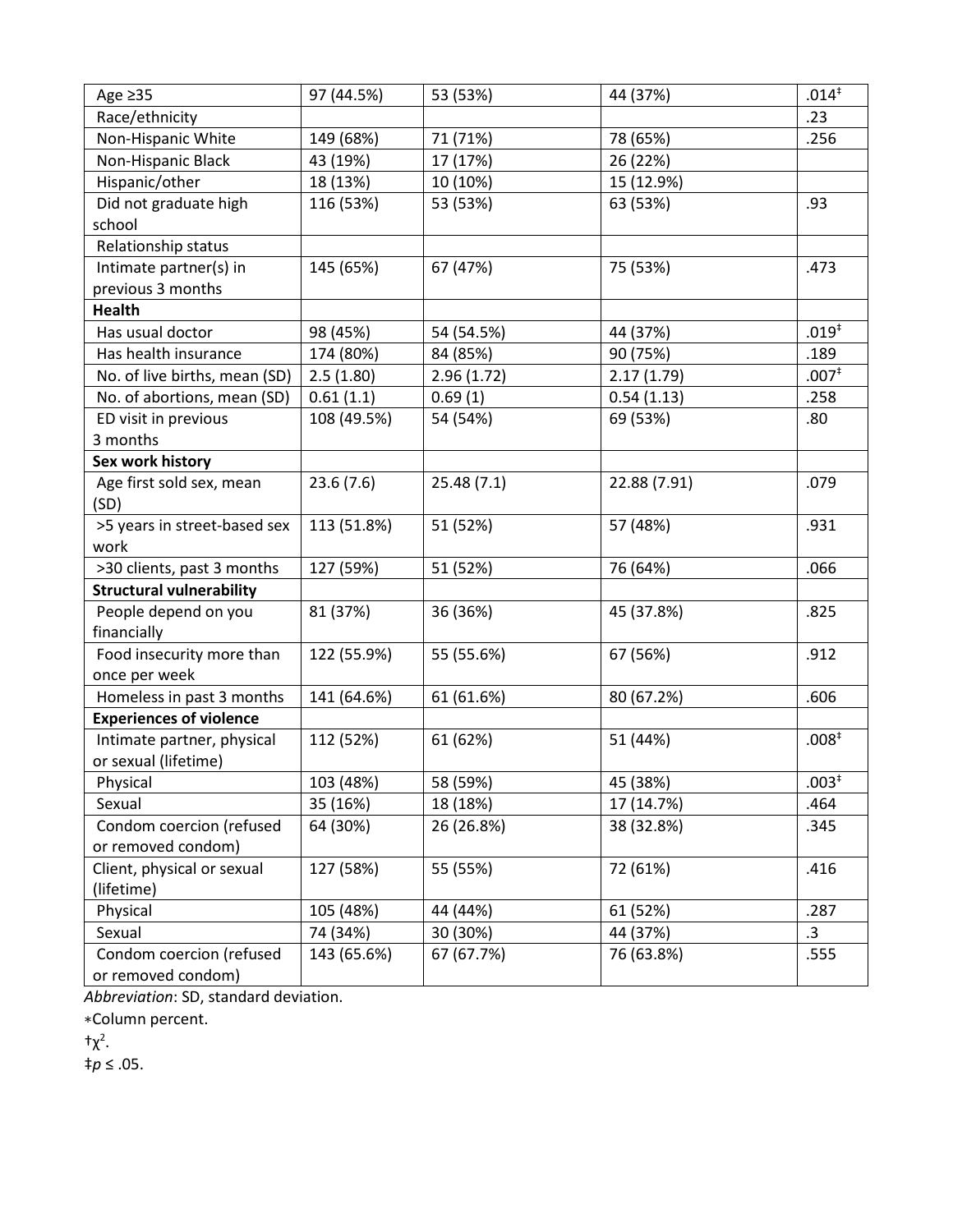Experiencing relationship violence was highly prevalent in the sample. More than one-half experienced lifetime violence by clients (58%) or lifetime violence by intimate partners (52%). Many women also experienced violence in the past 3 months by clients (36.7%) or intimate partners (17%).

Contraceptive use was common among women in the sample (96.5%). Most women used male condoms (69%), with 25% using a dual method (e.g., condoms and a woman-controlled method). When dichotomized to the most effective method used, fewer than one-half of women used a woman-controlled contraceptive method (45%) (Table 2). Tubal ligation was the most common woman-controlled method (26% of the total sample), and hormonal methods and IUDs less common (2%–7%).

| <b>Contraceptive Method(s) Used in the Previous</b><br>3 Months | No. of Women Using Method ( $n = 218$ ) (% of Total<br>Sample) |  |
|-----------------------------------------------------------------|----------------------------------------------------------------|--|
| Male condom                                                     | 151 (68%)                                                      |  |
| Female condom                                                   | 3(1%)                                                          |  |
| Birth control pill                                              | 5(2%)                                                          |  |
| Patch or ring                                                   | 0                                                              |  |
| Implant                                                         | 8(4%)                                                          |  |
| Injection (Depo Provera)                                        | 10 (5%)                                                        |  |
| Intrauterine device                                             | 16 (7%)                                                        |  |
| Tubal ligation or other female sterilization                    | 56 (25%)                                                       |  |
| Emergency contraception (i.e., Plan B)                          | $2(0.9\%)$                                                     |  |
| None                                                            | 10 (5%)                                                        |  |
| <b>Study dichotomized outcome</b>                               |                                                                |  |
| Woman-controlled contraception                                  | 99 (45%)                                                       |  |
| Partner-controlled/none                                         | 119 (55%)                                                      |  |

Table 2. Contraceptive Method(s) Used in the Previous 3 Months

Bivariate and multivariable models are presented in Table 3. In the adjusted model, woman-controlled contraceptive method use compared to partner-controlled or no contraceptive method use was significantly associated with number of live births (adjusted OR [aOR], 1.24; 95% CI, 1.05–1.48) and interpersonal violence perpetrated by an intimate partner (aOR, 2.48; 95% CI, 1.36–4.54). Client-perpetrated violence was not significantly associated with the use of woman-controlled contraception among women in the sample (aOR, 0.64; 95% CI, 0.35–1.19).

Table 3. Logistic Regression Odds Ratio of Woman-Controlled Contraception Method Use

|                                               | <b>Bivariate Logistic</b><br>Regression | <b>Multivariable Model</b>             |
|-----------------------------------------------|-----------------------------------------|----------------------------------------|
|                                               | Odds Ratio (95% CI)                     | <b>Adjusted Odds Ratio (95%</b><br>CI) |
| Intimate partner: physical or sexual violence | $2.1(1.21 - 3.63)*$                     | $2.48(1.36 - 4.54)*$                   |
| ever                                          |                                         |                                        |
| Client: physical or sexual violence ever      | $0.79(0.46 - 1.37)$                     | $0.64(0.35 - 1.19)$                    |
| Age $\geq$ 35                                 | $1.96(1.14 - 3.38)*$                    | $1.38(0.75 - 2.53)$                    |
| Has usual doctor                              | $1.09(0.78 - 1.54)$                     | $1.06(0.75 - 1.51)$                    |
| No. of live births (cont.)                    | $1.29(1.11 - 1.52)*$                    | $1.24(1.05 - 1.48)^{*}$                |
| Intimate partner(s) in previous 3 months      | $1.23(0.70 - 2.15)$                     | $1.26(0.69 - 2.31)$                    |

∗*p* < .05.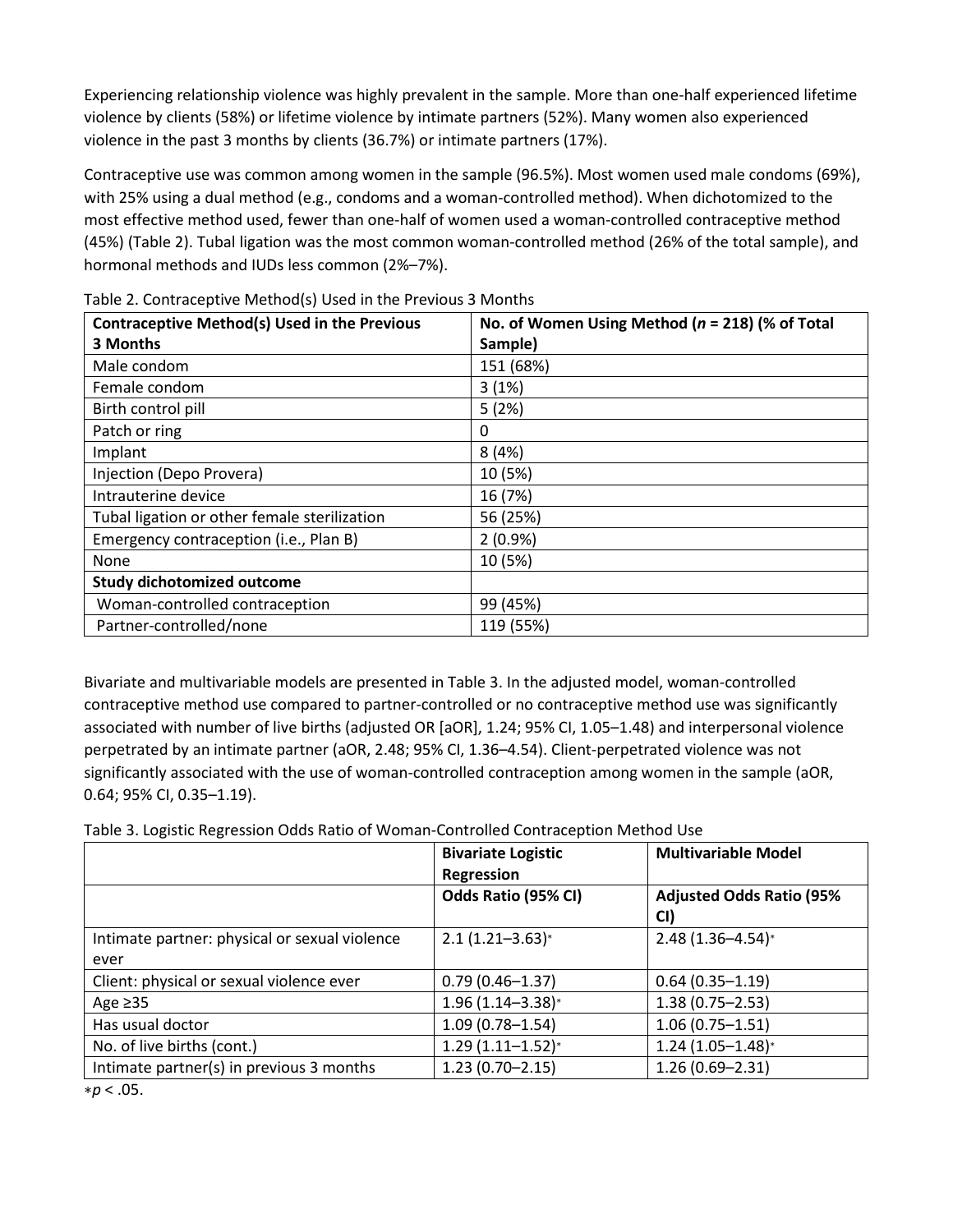## **Discussion**

We examined the relationship between interpersonal violence and contraceptive method use among a sample of street-based women sex workers in the United States. Although most participants reported the use of a contraceptive method, the use of woman-controlled contraception was less common among participants. We found that more than 50% of participants experienced interpersonal violence (physical or sexual violence) in their lifetimes. Lifetime experiences of interpersonal violence were common by both partner perpetrator types; however, only intimate partner–perpetrated violence was associated with an increased odds of the use of woman-controlled contraceptive methods.

Prior experiences of interpersonal violence by any partner perpetrator might make negotiating for partnercontrolled contraceptive use feel dangerous for women. This point is particularly important to consider among street-based sex workers, because of the prevalence of violence among this population when compared to sex workers working in other environments (Deering et al., 2014). Women working outdoors doing street-based sex work, such as our participants, are up to six times more likely to experience violence than those in indoor settings such as brothels or homes (Church, Henderson, Barnard, & Hart, 2001). Thus, the low prevalence of woman-controlled contraceptive method use among our participants engaged in street-based sex work in conjunction with the high prevalence of interpersonal violence may increase risk for contraceptive failure related to nonuse or inconsistent use of partner-controlled contraceptive methods. Inconsistent use of partnercontrolled contraceptive methods with each coital act increases the risk of experiencing unintended pregnancy. Experiences of interpersonal violence may limit agency and negotiation around fertility decision-making among this population.

As in previous research among other marginalized populations, such as Latina women, sex workers who experienced some types of interpersonal violence were more likely to use a woman-controlled contraceptive method (Grace et al., 2020; Salazar, Valladares, & Hogberg, 2012). The use of woman-controlled contraception might be an attempt to prevent pregnancy in relationships with power imbalances that make overt use of contraception (such as with male condoms) unsafe (Alexander, Coleman, Deatrick, & Jemmott, 2012; Fanslow, Whitehead, Silva, & Robinson, 2008). For these women, the use of woman-controlled contraception might be an example of an empowering, harm reduction strategy to avoid unintended pregnancy when violence-related power imbalances with clients or intimate partners subvert partner-controlled contraception (Alexander et al., 2012; Grace et al., 2020; Thaller & Cimino, 2017). A surprising finding in this study is that the relationship with contraceptive use by women differed by the type of perpetrator of interpersonal violence. Although violence was highly prevalent in the sample by both clients and intimate partners, only interpersonal violence by an intimate partner had a relationship with woman-controlled contraceptive method use. It is possible that the relationship context with intimate partners is more long term than client encounters, which are transient in nature (Farel et al., 2013). Intimate partner–perpetrated violence might be a more consistent presence in women's lives and result in women's decisions to use woman-controlled contraceptive methods with violence perpetrated by this sexual partner type. Although client violence still has the potential to complicate partnercontrolled contraceptive use for women, these violent acts perpetrated by clients may be viewed as temporary, and, thus, women may feel less need to commit to woman-controlled contraceptives related to client perpetrated violence.

Prior research has identified relationship context to be related to women's use of woman-controlled contraception. Women in longer, committed relationships versus more casual partnerships were more likely to use a woman-controlled contraceptive method (Upadhyay, Raifman, & Raine-Bennett, 2016). In a study among Russian women engaged in sex work wishing to avoid pregnancy, woman-controlled contraceptive method use was positively associated with having an intimate partner and negatively associated with having a pimp (Martin et al., 2015). These studies suggest that different sex partner types play a key role in contraceptive decision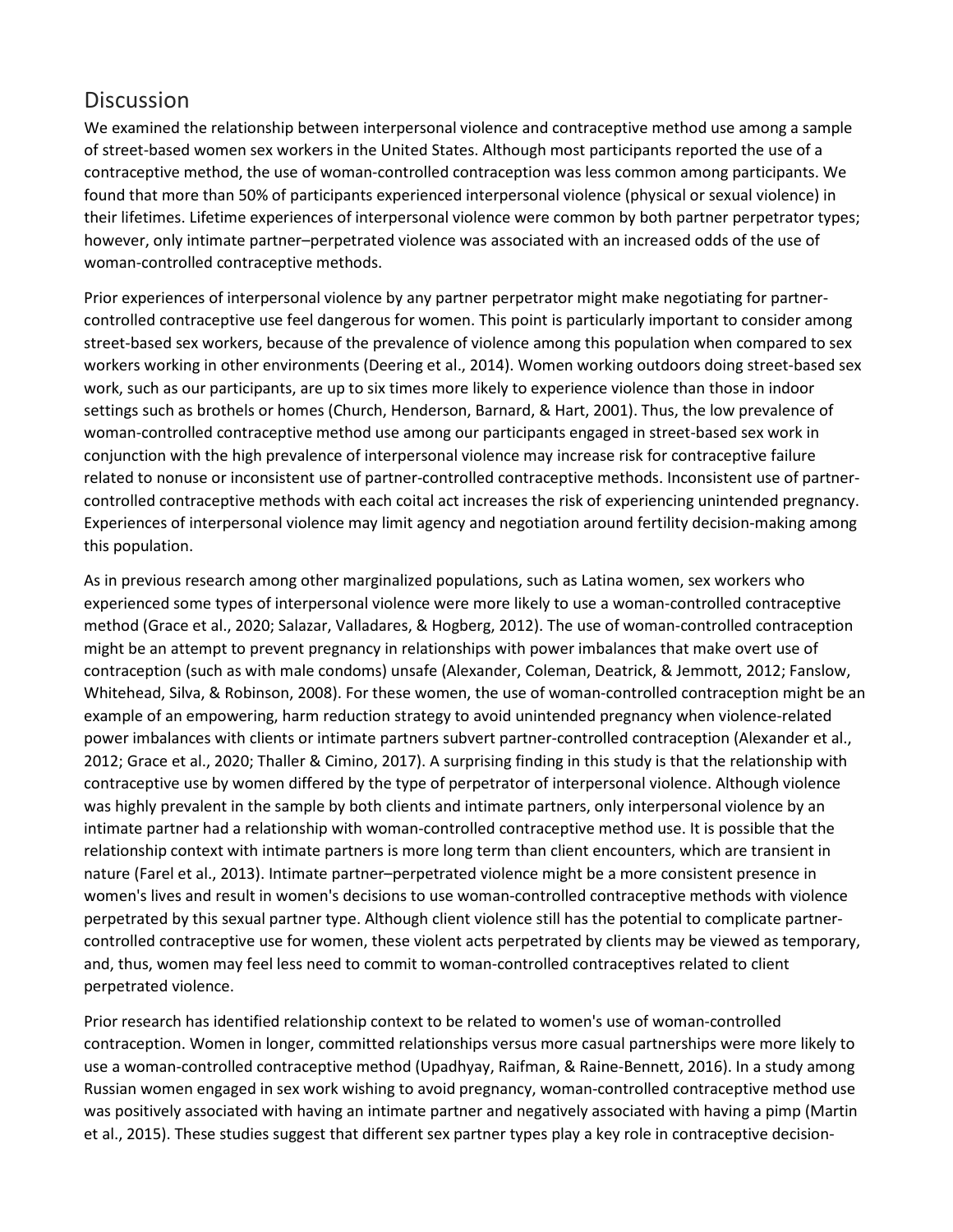making practices for women. We found, although not to the level of reaching statistical significance, that women with intimate partners were more likely to use woman-controlled contraceptive methods (OR, 1.23; 95% CI, 0.70–2.15). However, relationship status did not explain the association between intimate partner violence and contraceptive use in our sample. Future research exploring how contraceptive decision-making and condom use behaviors is differentiated in terms of interpersonal dynamics with different sexual partners is needed.

Interpersonal violence creates vulnerabilities to an array of health problems, including unintended pregnancy and HIV infection (Dulli et al., 2019). In the current study, only one-half of woman-controlled contraceptive method users report dual method use with condoms. There is an increased risk of exposure to HIV and sexually transmitted infections by clients and intimate partners among the remaining half of woman-controlled contraceptive users who are not also using condoms. Although the use of woman-controlled contraception allows women to discreetly and effectively manage their fertility, additional harm reduction strategies are necessary for HIV risk reduction among this population as a component of comprehensive reproductive care (Committee Opinion No. 554, 2013). Novel injectable long-acting HIV pre-exposure prophylaxis drugs are currently being developed that may offer discreet HIV prevention, an important component of holistic reproductive health care for sex workers experiencing violence (Clement, Kofron, & Landovitz, 2020). Public health initiatives and policies geared towards harm reduction among sex workers should include holistic approaches to harm reduction, including reduction of HIV and unintended pregnancy risk factors (Moore et al., 2012).

Improving access to primary and reproductive health care services is vital to the health of this population, as these providers are an important link to both woman-controlled contraception and HIV pre-exposure prophylaxis medications. The majority of women in the sample (80%) had health insurance, yet fewer than onehalf (45%) had a primary care provider. Caring for sex workers in clinical settings necessitates that clinicians adopt a trauma-informed approach to care. Trauma-informed approaches involve universal screening for violence and, among those women experiencing trauma or violence, linking them to support and connection to care (Decker et al., 2017). For many women, the experience of being asked about violence by their provider in a sensitive, nonjudgmental manner might build a therapeutic dialogue (Decker et al., 2017). Future policy and public health initiatives linking marginalized women to trauma-informed primary care services is important in the improvement of reproductive health among this population (Browne et al., 2012).

As this study highlights, interpersonal violence is strongly associated with contraceptive use for sex workers, but only in certain relationship contexts. Thus, the provision of comprehensive reproductive care must include screenings for interpersonal violence, with consideration of the relationship context of partner–perpetrators, particularly among sex workers. Even among women with a primary care provider, it is possible that interpersonal violence screening is not being incorporated into their visits. Although screening for interpersonal violence is recommended to be included in reproductive health visits, fewer than one-quarter of women report being screened (Swailes, Lehman, & McCall-Hosenfeld, 2017).

Reproductive coercion, which is defined as partner behaviors interfering with the contraceptive and pregnancy choices of women, is another form of interpersonal violence that is not often measured and may have important implications for sexually transmitted infections, HIV, and unintended pregnancy prevention among this population (Grace & Anderson, 2018). Among sex workers in our study, only interpersonal violence by intimate partners was significantly associated with woman-controlled contraception. There is potentially a greater likelihood for sex workers to discuss pregnancy planning and prevention with intimate partners versus clients, introducing vulnerability to coercion from these partners. Efforts to improve screening for violence and linking women experiencing violence to trauma-informed, harm reduction strategies to improve reproductive health is vital among sex workers (Curry et al., 2018; Schwartz & Baral, 2015).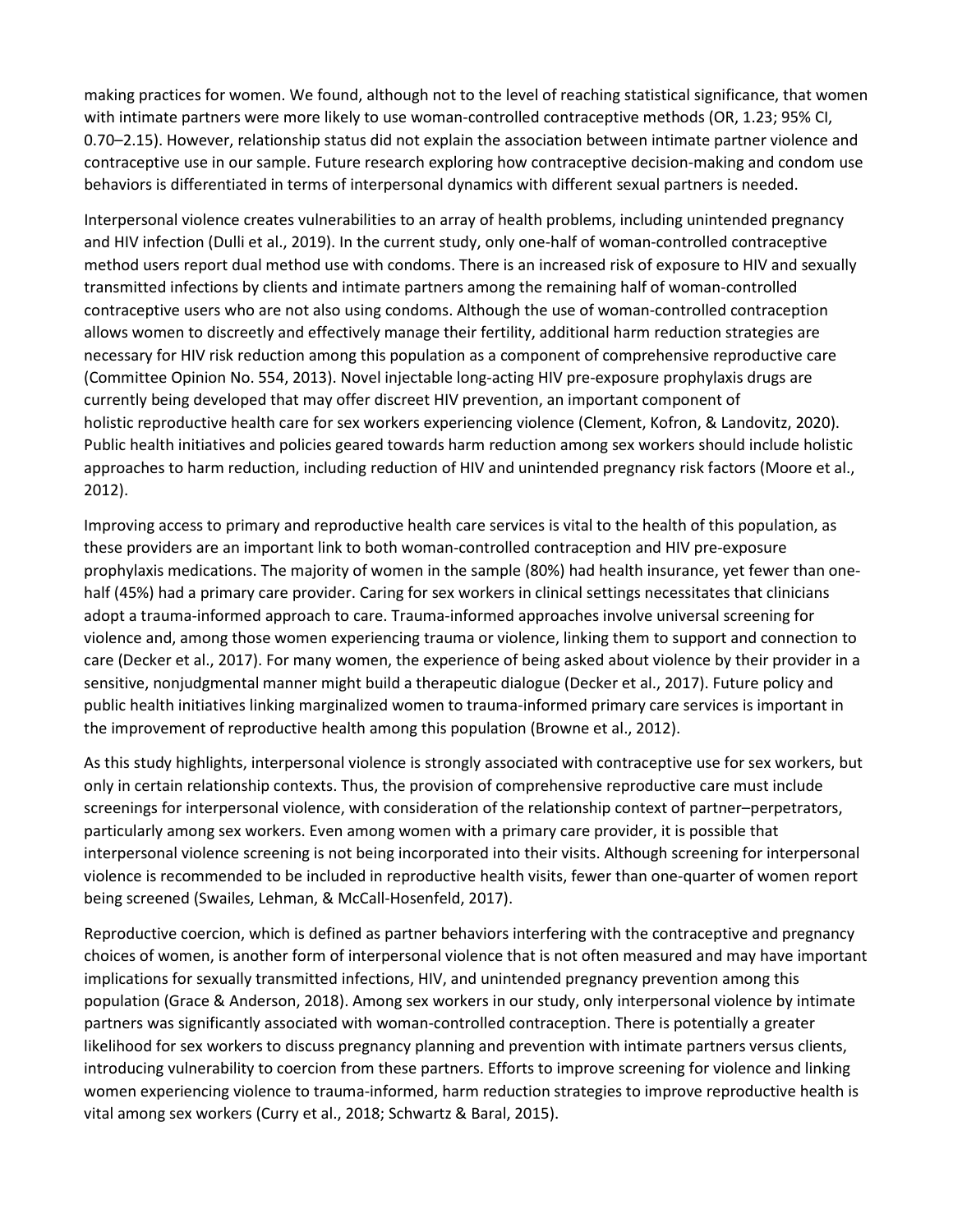More than 50% of the sex workers in this study used the emergency department at least once in the previous 3 months, with 8% citing reproductive health concerns as the reason for the visit. Practice policies reinforcing routine violence screenings in the emergency room will empower providers to identify sex workers experiencing violence. Interpersonal violence screening and the provision of contraception prescriptions, emergency contraception, and referrals for ongoing reproductive health care by emergency departments may help reduce experiences of unintended pregnancy among this population (Liles, Haddad, Lathrop, & Hankin, 2016).

#### Limitations

Owing to the cross-sectional nature of this study, causality between the independent and dependent study variables of interest cannot be ensured. We explored the relationship between lifetime experiences of violence and contraceptive method use in the previous 3 months. It is possible that other confounding variables not considered in the multivariable models contributed to this relationship. One key limitation of this study is the inability to control for pregnancy intention among sampled women. It is possible that women who desired pregnancy in the sample used a partner-controlled contraceptive method with partners with whom they did not wish to conceive. We assumed that all women in our study had an intimate partner in their lifetime, thus placing all women at risk of experiencing violence by that partner. It is possible that the group that never experienced violence by intimate partners included women who never had an intimate partner in their lifetime.

#### Implications for Policy And/or Practice

This study reinforces the critical need for integration of universal, trauma-informed interpersonal violence assessments by providers caring for women in family planning settings, emergency rooms, and primary care clinics. Clinicians screening for interpersonal violence should consider adding detailed questions regarding relationship context given that this study found perpetrator type is associated with women's contraceptive use. Policies supporting access to integrated, holistic reproductive care including woman-controlled contraception and HIV/sexually transmitted infection prevention services are recommended.

## **Conclusions**

Sex workers are vulnerable to experiences of unintended pregnancy owing to underuse of woman-controlled contraceptive methods and experiences of interpersonal violence from different types of sexual partners. Similar to previous research, our study found a relationship between interpersonal violence and increased odds of woman-controlled contraceptive use with intimate partner perpetrators. However, sex workers experience violence by multiple sexual partner perpetrators. Results from our study add to existing literature by highlighting that among women with different sexual partner types, the perpetrator of violence is associated with contraceptive method use. These findings point to the need for clinicians to consider relationship context in interpersonal violence screenings. This study identified a need for additional research regarding the interpersonal dynamics of women with different sexual partnerships and the contraceptive decision-making processes. A deeper understanding of interpersonal relationships, different sexual partner perpetrators of violence, and contraception is needed to understand contraceptive decision-making among sex workers. This information will guide future tailored screening and interventions for this population.

## Acknowledgments

Supported by the National Institute of Drug Research under Grant R01DA038499-01 and the Johns Hopkins Center for AIDS Research under Grant 1P30AI094189. Note: The funder had no role in study design, data collection, or in analysis and interpretation of the results, and this article does not necessarily reflect views or opinions of the funder.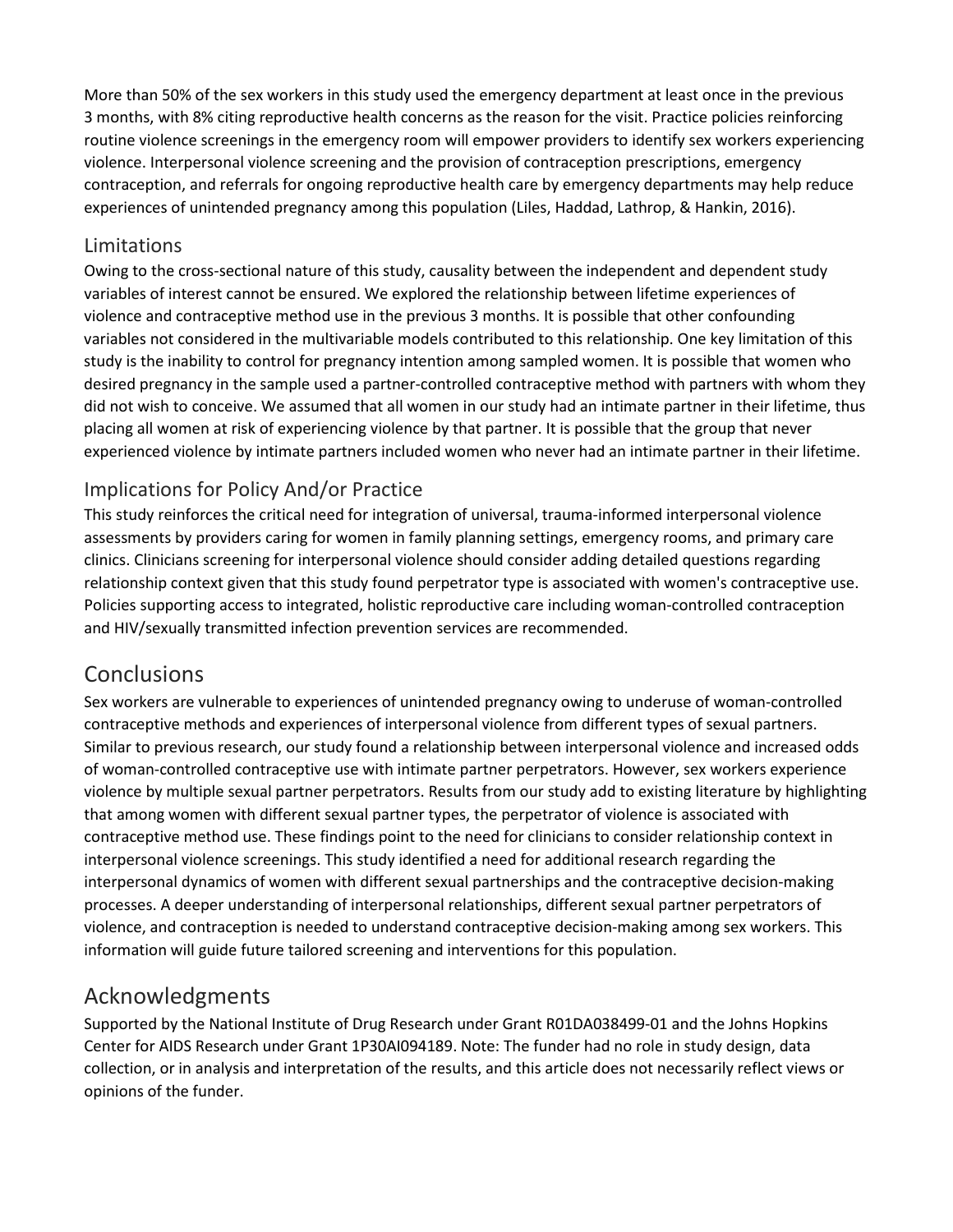Data access and responsibility: Jessica L. Zemlak had full access to all the data in the study and takes responsibility for the integrity of the data and the accuracy of the data analysis. Dr. Sherman is an expert witness for plaintiffs in opioid litigation.

The authors thank the SAPPHIRE research staff, community advisory board, and the women who participated in the study.

### References

- Alexander et al., 2012. K.A. Alexander, C.L. Coleman, J.A. Deatrick, L.S. Jemmott. **Moving beyond safe sex to women-controlled safe sex: A concept analysis.** Journal of Advanced Nursing, 68 (8) (2012), pp. 1858- 1869
- Allen et al., 2018. S.T. Allen, K.H.A. Footer, N. Galai, J.N. Park, B. Silberzahn, S.G. Sherman. **Implementing targeted sampling: Lessons learned from recruiting female sex workers in Baltimore, MD.** Journal of Urban Health, 96 (3) (2018), pp. 442-451
- Aztlan-James et al., 2017. E.A. Aztlan-James, M. McLemore, D. Taylor. **Multiple unintended pregnancies in U.S. women: A systematic review.** Womens Health Issues, 27 (4) (2017), pp. 407-413
- Browne et al., 2012. A.J. Browne, C.M. Varcoe, S.T. Wong, V.L. Smye, J. Lavoie, D. Littlejohn, S. Lennox. **Closing the health equity gap: Evidence-based strategies for primary health care organizations.** International Journal for Equity in Health, 11 (2012), p. 59
- Church et al., 2001. S. Church, M. Henderson, M. Barnard, G. Hart. **Violence by clients towards female prostitutes in different work settings: Questionnaire survey.** BMJ, 322 (2001), p. 524
- Clement et al., 2020. M.E. Clement, R. Kofron, R.J. Landovitz. **Long-acting injectable cabotegravir for the prevention of HIV infection.** Current Opinion in HIV and AIDS, 15 (1) (2020), pp. 19-26
- Committee Opinion No. 554, 2013. Committee Opinion No. 554. **Reproductive and sexual coercion.** Obstetrics and Gynecology, 121 (2 Pt 1) (2013), pp. 411-415
- Curry et al., 2018. S.J. Curry, A.H. Krist, D.K. Owens, M.J. Barry, A.B. Caughey, K.W. Davidson, J.B. Wong. **Screening for intimate partner violence, elder abuse, and abuse of vulnerable adults: US Preventive Services Task Force Final Recommendation Statement.** JAMA, 320 (16) (2018), pp. 1678-1687
- Decker et al., 2020. M.R. Decker, J.N. Park, S.T. Allen, B. Silberzahn, K. Footer, S. Huettner, S.G. Sherman. **Inconsistent condom use among female sex workers: Partner-specific influences of substance use, violence, and condom coercion.** AIDS and Behavior, 24 (3) (2020), pp. 762-774
- Decker et al., 2014. M.R. Decker, A.L. Wirtz, V. Moguilnyi, A. Peryshkina, M. Ostrovskaya, M. Nikita, C. Beyrer. **Female sex workers in three cities in Russia: HIV prevalence, risk factors and experience with targeted HIV prevention.** AIDS and Behavior, 18 (3) (2014), pp. 562-572
- Decker et al., 2013. M.R. Decker, E.A. Yam, A.L. Wirtz, S.D. Baral, A. Peryshkina, V. Mogilnyi, C. Beyrer. **Induced abortion, contraceptive use, and dual protection among female sex workers in Moscow, Russia.**  International Journal of Gynecology & Obstetrics, 120 (1) (2013), pp. 27-31
- Decker et al., 2017. M.R. Decker, S.F. Flessa, R.V. Pillai, R.N. Dick, J. Quam, D. Cheng, E. Miller. **Implementing trauma-informed partner violence assessment in family planning clinics.** Journal of Women's Health, 26 (9) (2017), pp. 957-965
- Deering et al., 2014. K.N. Deering, A. Amin, J. Shoveller, A. Nesbitt, C. Garcia-Moreno, P. Duff, K. Shannon. **A systematic review of the correlates of violence against sex workers.** American Journal of Public Health, 104 (5) (2014), pp. e42-54
- Downey et al., 2017. M.M. Downey, S. Arteaga, E. Villaseñor, A.M. Gomez. **More than a destination: Contraceptive decision making as a journey.** Women's Health Issues, 27 (5) (2017), pp. 539-545
- Duff et al., 2018. P. Duff, J. Birungi, S. Dobrer, M. Akello, G. Muzaaya, K. Shannon. **Social and structural factors increase inconsistent condom use by sex workers' one-time and regular clients in Northern Uganda.**  AIDS Care, 30 (6) (2018), pp. 751-759
- Duff et al., 2015. P. Duff, J. Shoveller, S. Dobrer, G. Ogilvie, J. Montaner, J. Chettiar, K. Shannon. **The relationship between social, policy and physical venue features and social cohesion on condom use for pregnancy**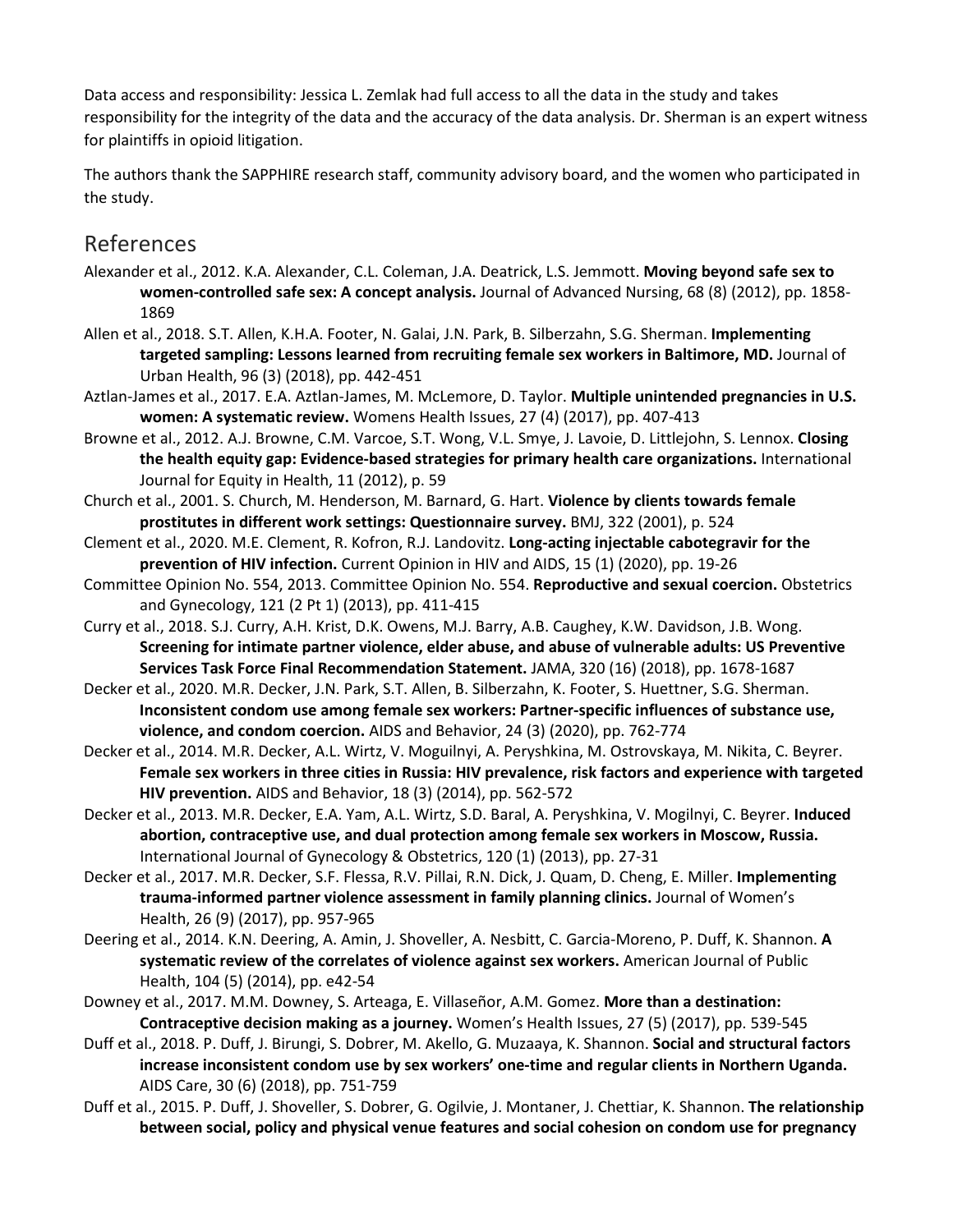**prevention among sex workers: A safer indoor work environment scale.** Journal of Epidemiology Community Health, 69 (7) (2015), pp. 666-672

- Dulli et al., 2019. L. Dulli, S. Field, R. Masaba, J. Ndiritu. **Addressing broader reproductive health needs of female sex workers through integrated family planning/HIV prevention services: A non-randomized trial of a health-services intervention designed to improve uptake of family planning services in Kenya.** PLoS One, 14 (7) (2019), p. e0219813
- Fanslow et al., 2008. J. Fanslow, A. Whitehead, M. Silva, E. Robinson. **Contraceptive use and associations with intimate partner violence among a population-based sample of New Zealand women.** Australian & New Zealand Journal of Obstetrics & Gynaecology, 48 (1) (2008), pp. 83-89
- Farel et al., 2013. C.E. Farel, S.D. Parker, K.E. Muessig, C.A. Grodensky, C. Jones, C.E. Golin, D.A. Wohl. **Sexuality, sexual practices, and HIV risk among incarcerated African-American women in North Carolina.**  Women's Health Issues, 23 (6) (2013), p. 357
- Grace and Anderson, 2018. K.T. Grace, J.C. Anderson. **Reproductive coercion: A systematic review.** Trauma, Violence & Abuse, 19 (4) (2018), pp. 371-390
- Grace et al., 2020. K.T. Grace, M. Decker, K.A. Alexander, J. Campbell, E. Miller, N. Perrin, N. Glass. **Reproductive coercion, intimate partner violence, and unintended pregnancy among Latina women.** Journal of Interpersonal Violence (2020). 886260520922363
- Hatcher et al., 2018. R.A. Hatcher, J. Trussell, C. Cwiak, P. Cason, M.S. Policar, A. Edelman, D. Kowal. **Contraceptive technology.** (21st ed.), Ayer Company Publishers, Inc, North Stratford, NH (2018)
- Heck et al., 2018. C.J. Heck, S.A. Grilo, X. Song, T. Lutalo, N. Nakyanjo, J.S. Santelli. **"It is my business": A mixedmethods analysis of covert contraceptive use among women in Rakai, Uganda.**  Contraception, 98 (1) (2018), pp. 41-46
- Liles et al., 2016. I. Liles, L.B. Haddad, E. Lathrop, A. Hankin. **Contraception initiation in the emergency department: A pilot study on providers' knowledge, attitudes, and practices.** Southern Medical Journal, 109 (5) (2016), pp. 300-304
- Martin et al., 2015. C.E. Martin, A.L. Wirtz, V. Mogilniy, A. Peryshkina, C. Beyrer, M.R. Decker. **Contraceptive use among female sex workers in three Russian cities.** International Journal of Gynecology & Obstetrics, 131 (2) (2015), pp. 156-160
- McCloskey et al., 2017. L.A. McCloskey, K.A. Doran, M.R. Gerber. **Intimate partner violence is associated with voluntary sterilization in women.** Journal of Women's Health (2002), 26 (1) (2017), pp. 64-70
- Moore et al., 2012. E.M. Moore, J. Han, C.E. Serio-Chapman, C. Mobley, C. Watson, M. Terplan. **Contraception and clean needles: Feasibility of combining mobile reproductive health and needle exchange services prioritizing female exotic dancers.** Journal of Adolescent Health, 50 (2) (2012), p. S23
- Morse et al., 2017. J.E. Morse, S. Ramesh, A. Jackson. **Reassessing unintended pregnancy: Toward a patientcentered approach to family planning.** Obstetrics and Gynecology Clinics of North America, 44 (1) (2017), pp. 27-40
- Park et al., 2019. J.N. Park, K.H.A. Footer, M.R. Decker, C. Tomko, S.T. Allen, N. Galai, S.G. Sherman. **Interpersonal and structural factors associated with receptive syringe-sharing among a prospective cohort of female sex workers who inject drugs.** Addiction (Abingdon, England), 114 (7) (2019), pp. 1204-1213

Peitzmeier et al., 2019.

S.M. Peitzmeier, A.L. Wirtz, A. Peryshkina, S. Sherman, E. Colantuoni, C. Beyrer, M.R. Decker. **Associations between violence and HIV risk behaviors differ by perpetrator among Russian sex workers.** AIDS and Behavior, 23 (9) (2019), pp. 2588-2599

- Salazar et al., 2012. M. Salazar, E. Valladares, U. Hogberg. **Questions about intimate partner violence should be part of contraceptive counselling: Findings from a community-based longitudinal study in Nicaragua.**  Journal of Family Planning and Reproductive Health Care, 38 (4) (2012), pp. 221-228
- Schwartz and Baral, 2015. S.R. Schwartz, S. Baral. **Fertility-related research needs among women at the margins.** Reproductive Health Matters, 23 (45) (2015), pp. 30-46